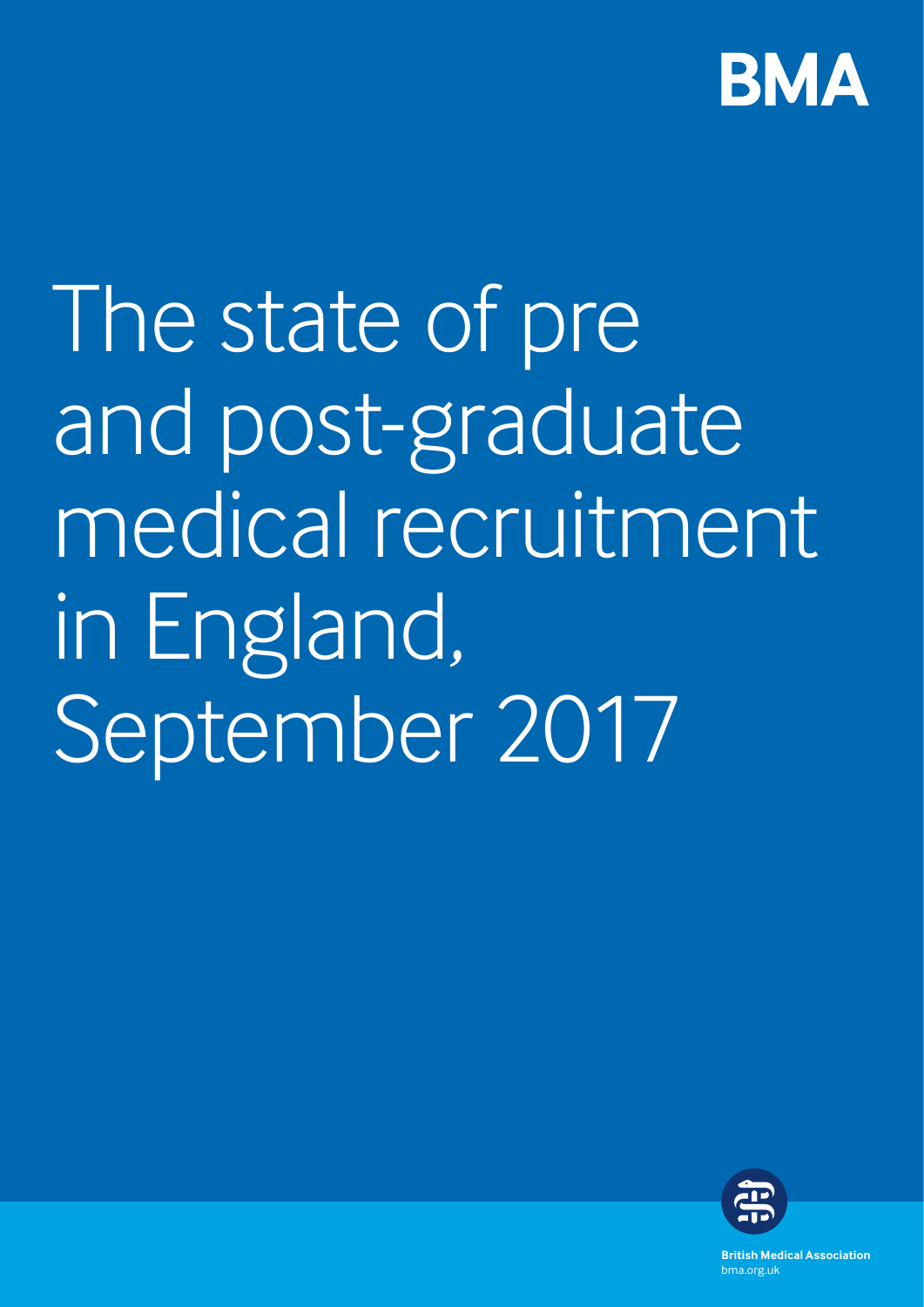# **The state of pre and post-graduate medical recruitment in England, September 2017**

# **Summary of findings**

- Although still highly competitive, fewer people are applying to medical school
- Foundation Programme posts and applications are decreasing
- Applications to specialty training are decreasing
- More trainees are choosing to take time off after F2 before entering specialty training
- Nearly three quarters of all medical specialties faced under-recruitment in 2016
- There continue to be some specialties that face recruitment shortfalls year on year (to varying degrees)
- There are geographical variations in recruitment trends with the northern regions bearing the brunt of the recruitment crisis
- Recruitment shortfalls lead to junior doctor rota gaps and could signal problems staffing services down the line
- After Brexit, the NHS will continue to rely on EU and overseas recruitment to fill workforce gaps
- Ultimately, long-term fixes to service pressures and greater investment in the health service are needed, but steps can be taken now to help improve recruitment and retention to medicine in the short-medium term

# **1. About this briefing**

This briefing examines the current state of recruitment into pre and post graduate medical education and training. It also identifies some of the key concerns and questions that need to be addressed in order to maintain high standards of patient care. The analyses are based on publicly available data, some of which were obtained via a Freedom of Information request, and were current at the time of publication. We examined data from 2013 onwards to identify any on-going issues and trends in medical recruitment. The briefing focuses on recruitment in England only, however, figures for the UK Foundation Programme are UK-wide.

# **2. Introduction**

The NHS has been ranked the best healthcare system in the world for the second year in a row<sup>1</sup>, yet it has faced years of underinvestment in the face of rising demand which has led to [pressures](https://www.bma.org.uk/collective-voice/policy-and-research/nhs-structure-and-delivery/pressure-points-in-the-nhs) at all levels of the system with staff working under impossible conditions. The NHS is at breaking point, plagued by workforce shortages and exacerbated by funding cuts disguised as efficiency savings. Increasing workload, low morale, stress and burnout are unfortunately characteristic of life for too many doctors working in the NHS today. For many junior doctors, the imposition of the new contract has had a demoralising effect which compounds the pressures already faced at work.

In real terms, doctors' pay has sharply declined in the past five years, with junior doctors seeing their income drop by 17 per cent. Over the same period consultants have seen their pay drop by 14 per cent and GPs by 13 per cent.<sup>2</sup>

Against this backdrop, fewer people are choosing medicine as a career with many more choosing to leave the health service at a time when they are needed most. In the sections that follow, this paper explores some of the key issues surrounding recruitment to medicine at various stages, and how the system might begin to make improvements that could positively impact recruitment and retention in the short-medium term. Ultimately, however, long term fixes to relieve service pressures and increased investment are required to safeguard the ability of the NHS to continue to deliver safe services, and the perception of medicine as a preferred career choice now and in the future. To be successful, Government, staff side unions, ALBs (arm's length bodies), regulators and royal colleges must all work together to develop innovative and practical solutions for addressing the workforce crisis and most importantly, support a properly resourced NHS.

2 <https://www.bma.org.uk/collective-voice/influence/key-negotiations/doctors-pay/pay-negotiations>

<sup>1</sup> [http://www.commonwealthfund.org/publications/fund-reports/2017/jul/mirror-mirror-international](http://www.commonwealthfund.org/publications/fund-reports/2017/jul/mirror-mirror-international-comparisons-2017)[comparisons-2017](http://www.commonwealthfund.org/publications/fund-reports/2017/jul/mirror-mirror-international-comparisons-2017)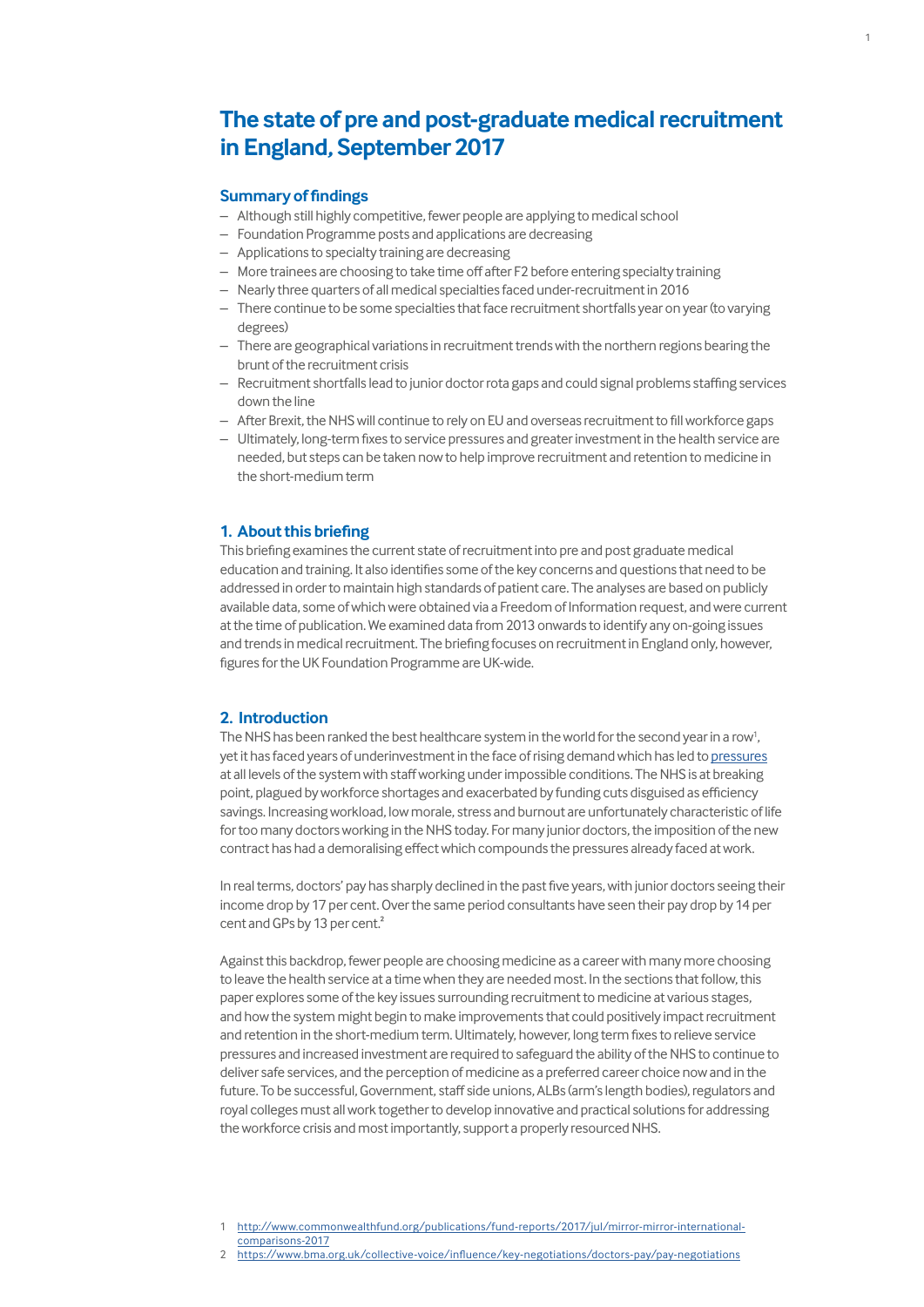### **3. Although still highly competitive, fewer people are applying to medical school**

Just under 20,000 prospective medical students submitted applications to UK medical schools in the 2017 cycle. The majority of applicants were from England while the second largest group came from non-EU countries. EU nationals represented the third largest group of applicants.



### **Figure 1. Applicant country of origin 2017**

Although medicine remains highly competitive, with only 6,000 places available in England, figures from UCAS (Universities and Colleges Admissions Service) show that the number of people applying to UK medical schools from England has decreased for the third year in a row and by more than 15% since 2013. This year, the number of EU applicants dropped to its lowest since 2013 as did applicants from non-EU countries. The 16% decrease in EU applicants from last year is notable and could reflect the uncertainties surrounding Brexit.

| Domicile of<br>applicant | 2013   | 2014   | 2015   | 2016   | 2017   | $\frac{9}{6}$<br>change<br>from<br>prior<br>year<br>$(2016 -$<br>2017) | % change<br>over five<br>years |
|--------------------------|--------|--------|--------|--------|--------|------------------------------------------------------------------------|--------------------------------|
| England                  | 14,520 | 14,670 | 12,930 | 12,620 | 12,320 | $-2.4$                                                                 | $-15.2$                        |
| Northern Ireland         | 660    | 590    | 570    | 580    | 540    | $-6.9$                                                                 | $-18.2$                        |
| Scotland                 | 1.160  | 1.170  | 1,060  | 1,050  | 1.030  | $-1.9$                                                                 | $-11.2$                        |
| Wales                    | 670    | 710    | 660    | 570    | 570    | $\mathbf{O}$                                                           | $-14.9$                        |
| UK                       | 17,000 | 17,140 | 15,220 | 14,820 | 14,450 | $-2.5$                                                                 | $-15.0$                        |
| EU (excluding UK)        | 1,990  | 2,110  | 1,940  | 2,050  | 1,720  | $-16.0$                                                                | $-13.6$                        |
| Non-EU                   | 3,130  | 3,490  | 3,230  | 3,240  | 3,040  | $-6.2$                                                                 | $-2.9$                         |
| All                      | 22,130 | 22,740 | 20,390 | 20,100 | 19,210 | $-4.4$                                                                 | $-13.2$                        |

### **Table 1. Applicants for medicine courses with 15 October deadline (2017 cycle).3**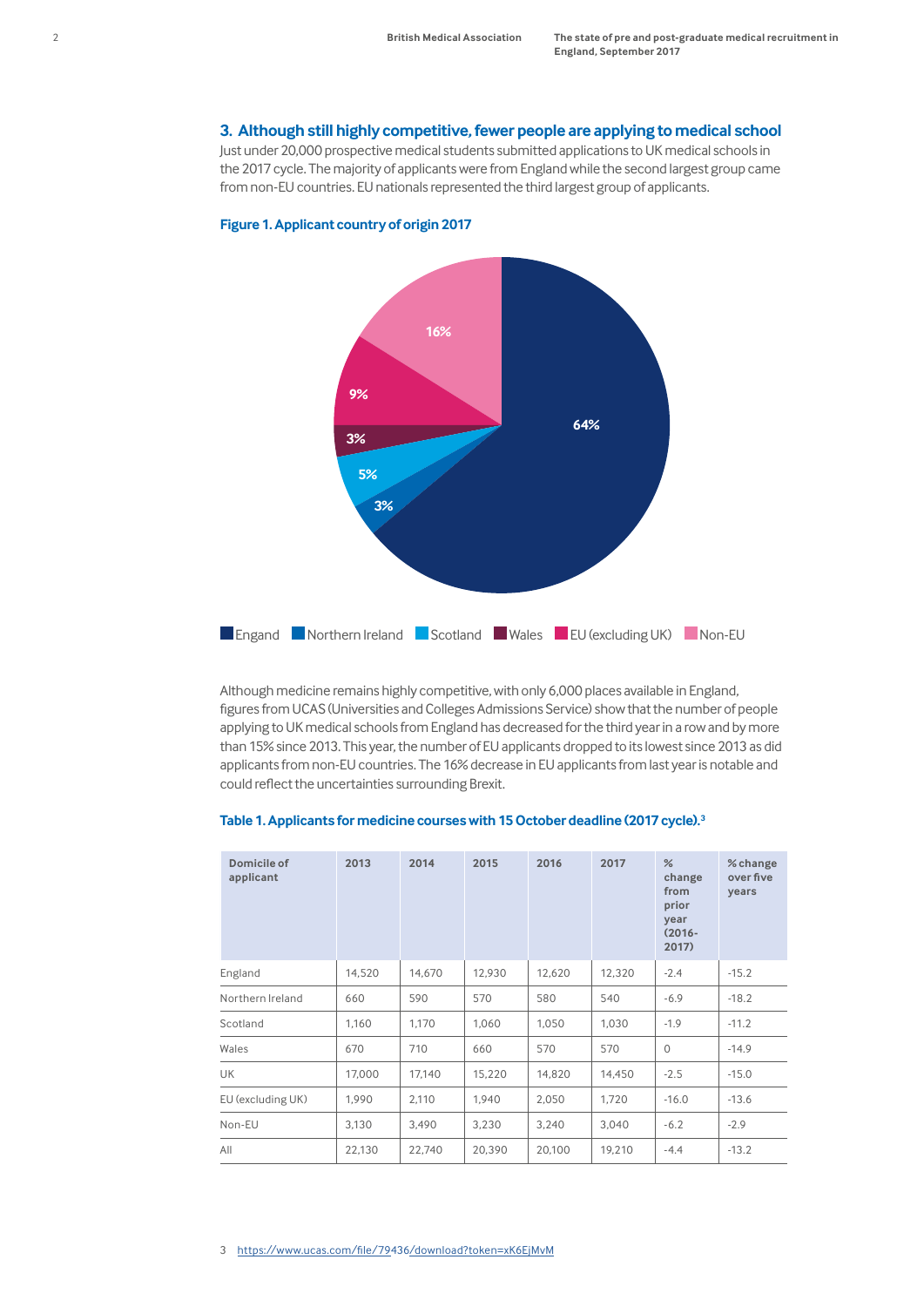# **3.1 The rising cost of medical education and training may be a prohibitive factor for many would-be doctors**

For many prospective medical students, rising tuition fees and higher student debt could be a major factor in deciding whether to attend medical school. Tuition fees were previously increased from £3,000 to £9,000 in 2012, substantially increasing the amount of debt students carry following graduation. For many, student debt can exceed £80,000 (including maintenance) and medical graduates on an average salary are unlikely to repay their SLC (Student Loans Company) debt in full.4 With student loan interest rates set to rise to a staggering 6.1%, $^5$  students in England and Wales are likely to experience even more difficulty with debt in the future.

To make matters worse, tuition fees are again set to increase in line with inflation prior to 2020 following passage of the Higher Education and Research Act<sup>6</sup> earlier this year. As proposed, the increase in fees could then be linked to the TEF (Teaching Excellence Framework) after 2020, which could, in the long-term, lead to noticeable differences in tuition fees across providers. In responding to the proposal for TEF in 2016, the BMA argued that TEF would effectively need to be tailored to each course. Hence, the whole approach could risk misleading prospective medical students and further disrupt the successful recruitment of medical students needed to meet the country's workforce requirements and their distribution across the UK.

# **3.2 More needs to be done to ensure that medicine remains an attractive career choice for people from all backgrounds**

While entry to medicine remains highly competitive, the decrease in the number of applications to medical courses rings alarm bells. Doctors work in highly pressurised environments and experience high levels of stress and burnout. The realities of this are not lost on those just starting out in their medical careers. More than three-quarters of medical students said that they were now less likely to recommend studying medicine to friends and family, according to a recent BMA survey.7 More needs to be done to help doctors stay healthy while dealing with the stress of working in today's NHS if medical schools are to continue to attract the best candidates (see section 5.5 on health and wellbeing). Potential students should not be put off studying medicine by the negative experiences of existing students and doctors.

The BMA has long argued that the medical profession should be more representative of the people that it serves. However, in the past, half of all schools in the UK did not produce a single applicant to medicine and, in 2011, only four per cent of medical students came from low income backgrounds.<sup>8</sup> It is encouraging that the Government has made a commitment<sup>9</sup> to widen participation and incentivise social mobility in the medical profession, but efforts to increase diversity appear to be slowing. For example, the GMC reports that fewer women are studying and training in medicine and fewer BME trainees are working in the NHS today.10 Widening participation by under-represented groups is key to a diverse workforce and would positively impact recruitment to the profession. The [BMA's 'Right Mix' report](https://www.bma.org.uk/features/therightmix/) explores the issue of widening participation in medicine in more detail.

- 4 <http://bmjopen.bmj.com/content/5/4/e007335>
- 5 <https://www.theguardian.com/money/2017/apr/11/student-loan-interest-rate-rise-uk-inflation-brexit>
- 6 http://services.parlia[ment.uk/bills/2016-17/highereducationandresearch.html](http://services.parliament.uk/bills/2016-17/highereducationandresearch.html)
- 7 https://www.[bma.org.uk/news/2016/april/study-shows-student-dismay-over-contract](https://www.bma.org.uk/news/2016/april/study-shows-student-dismay-over-contract)
- 8 https:/[/www.bma.org.uk/features/therightmix/](https://www.bma.org.uk/features/therightmix/)
- 9 https:[//www.gov.uk/government/uploads/system/uploads/attachment\\_data/file/636527/Expansion\\_](https://www.gov.uk/government/uploads/system/uploads/attachment_data/file/636527/Expansion_undergraduate_medical_education_consulation-response__2_.pdf) [undergraduate\\_medical\\_education\\_consulation-response\\_\\_2\\_.pdf](https://www.gov.uk/government/uploads/system/uploads/attachment_data/file/636527/Expansion_undergraduate_medical_education_consulation-response__2_.pdf)
- 10 http://w[ww.gmc-uk.org/SoMEP\\_2016\\_Chapter\\_two.pdf\\_68136455.pdf](http://www.gmc-uk.org/SoMEP_2016_Chapter_two.pdf_68136455.pdf)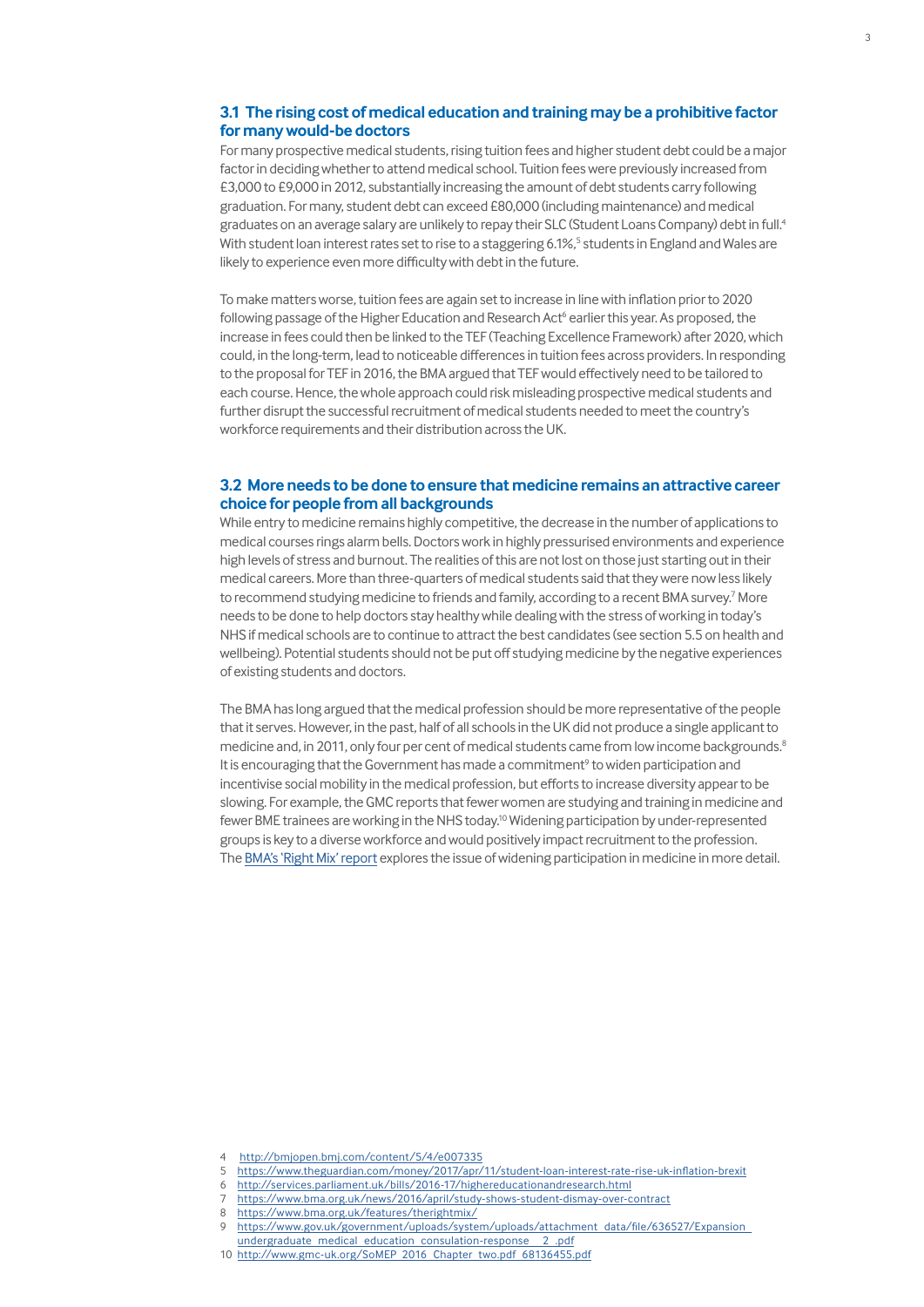# **3.3 Medical school places in England will increase next year**

The UK Government recently announced plans to increase the number of places at medical schools in England by 1,500 beginning in 2018/19.<sup>11</sup> This expansion is an effort to increase the UK's supply of home grown doctors so that the NHS can continue to deliver safe and effective care. However, the BMA has cautioned that the new places must also be matched with additional foundation and subsequent specialty training posts to mitigate the risk of unemployment within the medical profession. While the expansion might be considered a positive step toward addressing workforce shortages, Medical Schools Council data shows that there are fewer medical academics than there were in 201312, meaning there are fewer people to educate the increased numbers of medical students. These numbers could shrink even further if EU academics find it more difficult to live and work in the UK following Brexit. Additionally, it takes more than 10 years after selection for medical school for the prospective medical student to reach a level of training appropriate for independent practice, thus increasing medical school places is going to have little immediate impact on current pressures and workforce gaps.

### *International medical students*

The Government has also announced plans to lift the current cap on the number of international students that can be recruited by UK universities.13 Although this could ensure a reliable flow of students, removing the cap could create a perverse financial incentive for universities to attract more international medical students resulting either in an imbalance in the makeup of the future medical workforce or a failure to meet the workforce objectives of the expansion of medical student numbers. The BMA has advocated<sup>14</sup> that safeguards be put in place to protect against such an imbalance. Furthermore, more international graduates will have very little impact on the workforce if they are not permitted to remain in the UK.

### **4. Fewer people are applying to the UK Foundation Programme**

### **4.1 Foundation year 1**

2016 had the lowest number of applicants and the fewest appointments to F1 posts via the national allocation process since 2013. The reasons behind the fall in numbers are not entirely clear.

Most foundation doctors are allocated via a national allocation process. However, not included in that process are those transferring from another foundation school, academic foundation posts, LTFT (less than full time) trainees who were recruited the previous year, those trainees who are repeating their F1 year, and those recruited by other methods including one-year posts, returners from maternity leave and supernumerary<sup>15</sup> flexible trainees 16. These posts are all included in the final recruitment figure for the year (Table 2).

- 11 [https://www.gov.uk/government/uploads/system/uploads/attachment\\_data/file/600835/Medical\\_](https://www.gov.uk/government/uploads/system/uploads/attachment_data/file/600835/Medical_expansion_rev_A.pdf) [expansion\\_rev\\_A.pdf](https://www.gov.uk/government/uploads/system/uploads/attachment_data/file/600835/Medical_expansion_rev_A.pdf)
- 12 <https://www.medschools.ac.uk/media/2026/medical-clinical-academic-staffing-levels-2017.pdf>
- 13 [https://www.gov.uk/government/uploads/system/uploads/attachment\\_data/file/600835/Medical\\_](https://www.gov.uk/government/uploads/system/uploads/attachment_data/file/600835/Medical_expansion_rev_A.pdf) [expansion\\_rev\\_A.pdf](https://www.gov.uk/government/uploads/system/uploads/attachment_data/file/600835/Medical_expansion_rev_A.pdf)
- 14 [https://www.bma.org.uk/news/2014/august/bma-urges-caution-following-call-to-relax-cap-on-overseas](https://www.bma.org.uk/news/2014/august/bma-urges-caution-following-call-to-relax-cap-on-overseas-students)[students](https://www.bma.org.uk/news/2014/august/bma-urges-caution-following-call-to-relax-cap-on-overseas-students)
- 15 Supernumerary posts are additional to a normal complement of trainees and so are often the ideal posts for LTFT trainees. As these posts are not dependent on finding someone else to take the other half or make up the other hours, they allow more independence of choice. Increasingly however they are only offered for those who require LTFT at short notice and many employers no longer offer supernumerary posts as a standard form of training, but this does not preclude a trainee from requesting a supernumerary post (source: [BMA Less Than](https://www.bma.org.uk/advice/career/applying-for-training/flexible-training)  [Full Time Guidance\)](https://www.bma.org.uk/advice/career/applying-for-training/flexible-training).

16 UKFPO Annual Report 2016.<http://www.foundationprogramme.nhs.uk/pages/resource-bank/general>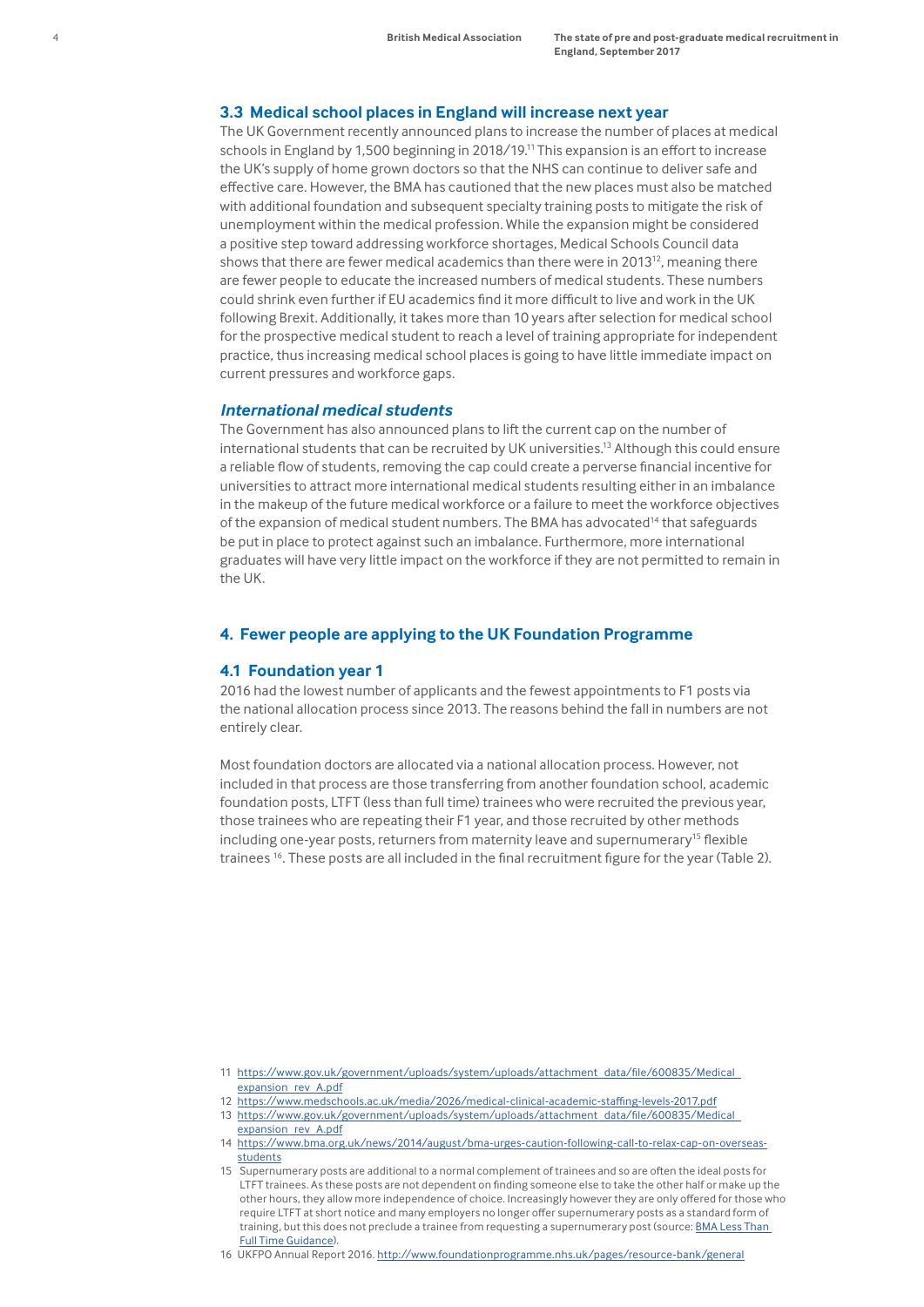The number of newly qualified doctors recruited to the AFP (Academic Foundation Programme) has fallen slightly over the past three years. The number of LTFT foundation doctors recruited was less than half of what it was in 2013. The number of foundation doctors repeating their F1 year has remained steady over the past few years. Meanwhile, recruitment by other methods has increased three-fold since 2013, although numbers remain small.

The figures reported at the end of the national recruitment process don't always match the number of foundation doctors who start in post. This, according to UKFPO (UK Foundation Programme Office), is due to the fact that some withdraw from the programme before training commences at the start of August. Any posts remaining vacant are then advertised as one-year locum appointments.

|                                                        | 2013 <sup>1</sup> | $2014^2$ | $2015^3$       | 2016 <sup>4</sup> | % change<br>from<br>prior year<br>$(2015 -$<br>2016) | % change<br>over four<br>years |  |  |
|--------------------------------------------------------|-------------------|----------|----------------|-------------------|------------------------------------------------------|--------------------------------|--|--|
| Vacancies advertised<br>(excluding AFP)                | 7,242             | 7,114    | 7,086          | 7,112             | $+0.4$                                               | $-1.8$                         |  |  |
| Applications at the time of<br>allocation              | 7.537             | 7.349    | 7.438          | 7.157             | $-3.1$                                               | $-2.8$                         |  |  |
| Appointed through national<br>allocation process       | 7.123             | 7.006    | 7.148          | 6.923             | $-3.3$                                               | $-3.2$                         |  |  |
| Posts not included in the national allocation process: |                   |          |                |                   |                                                      |                                |  |  |
| Transfer from another<br>foundation school             | 25                | 40       | 13             | 16                | $+23.0$                                              | $-36.0$                        |  |  |
| Academic recruitment                                   | 480               | 462      | 476            | 465               | $-2.3$                                               | $-3.1$                         |  |  |
| LTFT (recruited previous<br>year)                      | 51                | 86       | 55             | 21                | $-61.8$                                              | $-58.8$                        |  |  |
| Repeating F1                                           | 80                | 63       | 65             | 64                | $-1.5$                                               | $-20.0$                        |  |  |
| Recruited via other method                             | 12                | $\circ$  | $\overline{4}$ | 34                | $+750$                                               | $+183.3$                       |  |  |
| Total recruitment (including<br>national allocation)   | 7,771             | 7,657    | 7,761          | 7,523             | $-3.1$                                               | $-3.2$                         |  |  |

# **Table 2. Foundation year 1 recruitment statistics 2013-2017**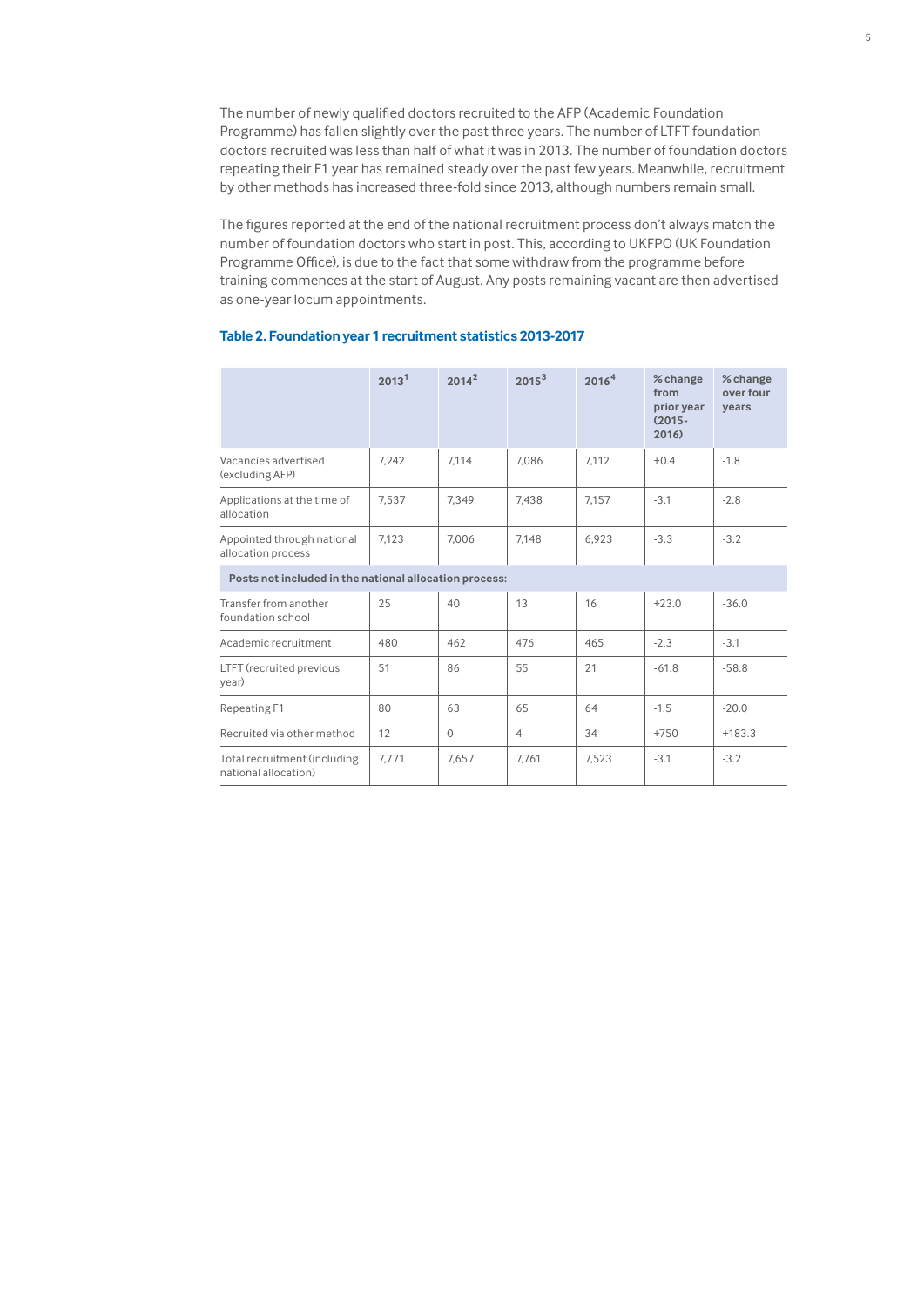### **4.2 Foundation year 2**

In 2016, the number of foundation doctors beginning the second year of their two-year foundation training was higher than in the previous year and higher than in 2013. However, total recruitment to F2 has fallen by almost three per cent since 2013. In 2016, those recruited to the second year of AFP also fell from previous years and those appointed to one-year F2 posts decreased from the previous year.

The number of foundation doctors repeating their F2 year, however, was significantly lower in 2016 than in the previous three years.

# **Table 3. Foundation year 2 recruitment statistics 2013-2016**

|                                                       | $2013^5$ | $2014^6$ | $2015^7$ | $2016^8$ | % change<br>from<br>prior year<br>$(2015 -$<br>2016) | $\%$<br>change<br>over four<br>years |
|-------------------------------------------------------|----------|----------|----------|----------|------------------------------------------------------|--------------------------------------|
| Beginning second year of<br>two-year programme        | 6.688    | 6.961    | 6.334    | 6.781    | $+7.1$                                               | $+1.4$                               |
| Repeating F2 year                                     | 88       | 183      | 162      | 64       | $-60.5$                                              | $-27.3$                              |
| Appointed to one-year F2<br>posts (locally recruited) | 323      | 224      | 313      | 263      | $-16.0$                                              | $-18.6$                              |
| 2 <sup>nd</sup> year of AFP                           | 407      | 476      | 445      | 261      | $-41.3$                                              | $-35.9$                              |
| Recruited via other method                            | 89       | 9        | 17       | 7        | $-58.8$                                              | $-92.1$                              |
| Total recruitment                                     | 7.595    | 7,853    | 7.271    | 7.376    | $+1.4$                                               | $-2.9$                               |

Foundation trainees make up a vital part of the medical workforce and a reduction in numbers will lead to an increase in rota gaps, impacting doctors at all levels. It will also have a knock-on effect on specialty recruitment and ultimately impact the NHS' ability to provide safe services.

It is also imperative that the number of Foundation Programme and specialty training posts match the increase in medical school places to ensure that all newly qualified doctors are able to secure work in the NHS without any interruption to their training.

# **5. Fewer people are applying to specialty training**

### **5.1 Fewer F2s are moving directly into specialty training**

Applications to specialty training are decreasing and yet the number of training posts continues to increase year on year.

| Year of entry     | 2013 <sup>9</sup> | $2014^{10}$ | $2015^{11}$ | $2016^{12}$ | % change<br>from<br>prior year | $\frac{9}{6}$<br>change<br>over four<br>years |
|-------------------|-------------------|-------------|-------------|-------------|--------------------------------|-----------------------------------------------|
| Posts*            | 8.061             | 8.192       | 8.545       | 8.766       | $+2.59$                        | $+8.75$                                       |
| Applications      | 16.771            | 16.634      | 16.308      | 15.855      | $-2.78$                        | $-5.46$                                       |
| Competition ratio | 1.6:1             | 2:1         | 1.9:1       | 1.8:1       | N/A                            | N/A                                           |

### **Table 4. Round 1 (CT1/ST1) overall competition ratios 2013-2016**

\* The number of advertised posts may change throughout the recruitment round but was current at the time these figures were reported by Health Education England.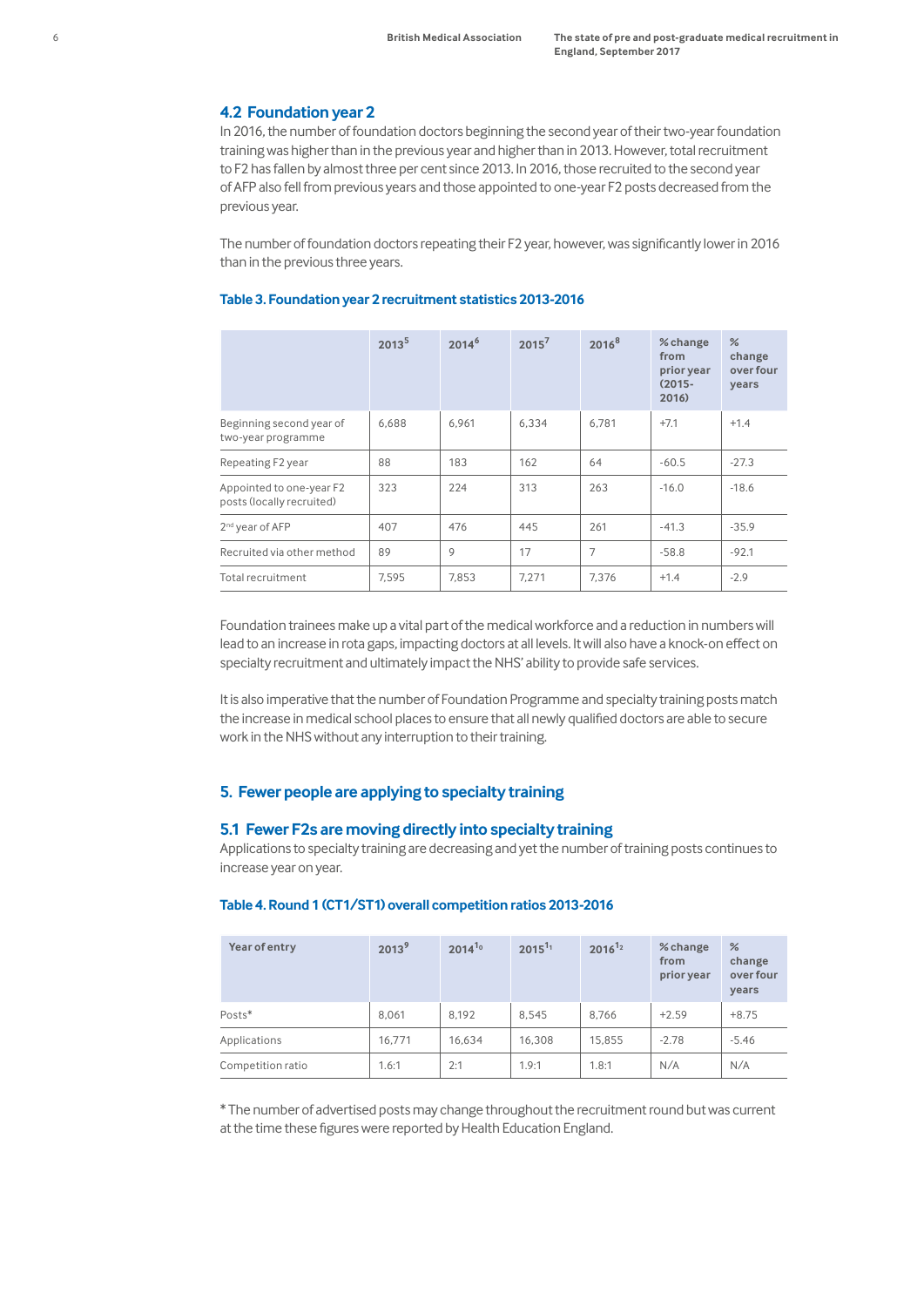In 2016, just 50.4% of F2 doctors reported that they would progress directly into specialty training following completion of their Foundation Programme training.17 This number has been steadily declining since 2011.



### **Figure 2 Progression into specialty training following F2 year**

Because the end of the F2 year represents a natural break in training, many doctors choose to take a career break at this point.<sup>18</sup> The "F3" year<sup>19</sup>, as it is commonly known, is becoming increasingly popular and future workforce planning must account for this.

The decision to take a break at this point could be motivated by a variety of factors, such as the need for more flexibility for caring or family responsibilities, a desire to undertake further study, the chance to travel and work abroad before making the commitment to specialty training, or the need for time out due to the pressures of the service. Some doctors choose to take up locum or trust grade posts prior to choosing a specialty. It could also reflect the desire of doctors to have a better work-life balance resulting in changing attitudes toward established patterns of training and working. Future BMA research will seek to shed more light on this growing trend and the implications it has for training programmes, the nature of doctors' jobs and workload.

19 <http://student.bmj.com/student/view-article.html?id=sbmj.i1125>

<sup>7</sup>

<sup>18</sup> [UKFPO Career Destination Report 2016](http://www.foundationprogramme.nhs.uk/news/story/careers-destination-report-2016)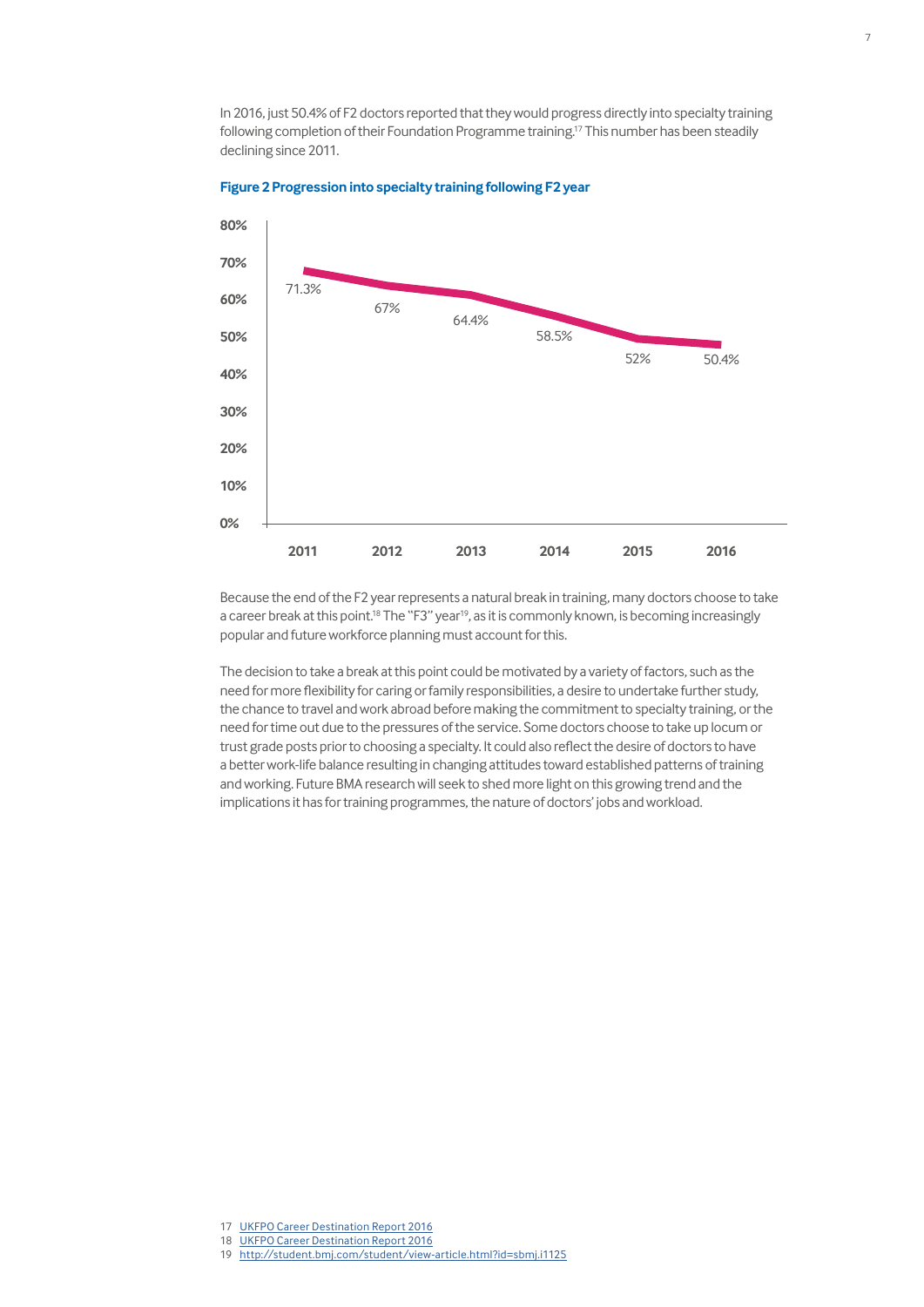# **5.2 The number of doctors applying to specialty training posts is not keeping pace with demand**

The overall number of available training posts has increased in every region in England since 2013. However, there is a widening gap between the number of posts and the number of appointments, suggesting that recruitment is not keeping pace with demand.





The ratio of appointments to available training posts (fill rate) generally fluctuates year to year but overall was nearly 6% lower for all medical specialties in England in 2016 than it was in 2013. Nearly three quarters of all medical specialties faced under-recruitment in 2016.<sup>20</sup> Many of these specialties have experienced year on year shortfalls leading to junior doctor rota gaps and signalling difficulties staffing services down the line.

The workforce shortages in general practice, emergency medicine, paediatrics and the psychiatric specialties are widely acknowledged, and there are ongoing initiatives at the local and national levels to begin to tackle them. However, many other smaller specialties are finding it increasingly difficult to recruit trainees too, calling into question the NHS' ability to continue providing these services in the same way they are currently provided. For example, Allergy (ST3), Clinical Pharmacology and Therapeutics (ST3), Endocrinology and Diabetes Mellitus (ST3), Genito-urinary Medicine (ST3), Haematology (ST3), Metabolic Medicine (ST3) and Rehabilitative Medicine (ST3) have been unable to fill all available posts for several years.<sup>21</sup>

### **5.3 Fill rates don't tell the whole story**

It is important to note that healthy fill rates do not necessarily indicate adequate overall workforce numbers in any given specialty (see below on recruitment to general practice training). While they are just one indicator and can provide a good starting point for projecting future supply of senior doctors, workforce shortages are also driven by overall failure to retain doctors in particular specialties and in particular geographical areas, high turnover and difficulties filling current vacancies at all grades. Unfortunately, there is a paucity of data on turnover of doctors at the various stages of their career which would be helpful in more fully understanding the nature of workforce shortages in the NHS. To address wider workforce challenges, both recruitment and retention strategies must be implemented at all levels of the system.

21 Specialty fill rates England 2013-2016, Health Education England[. www.bma.org.uk/medicalrecruitment](www.bma.org.uk/medicalrecruitment)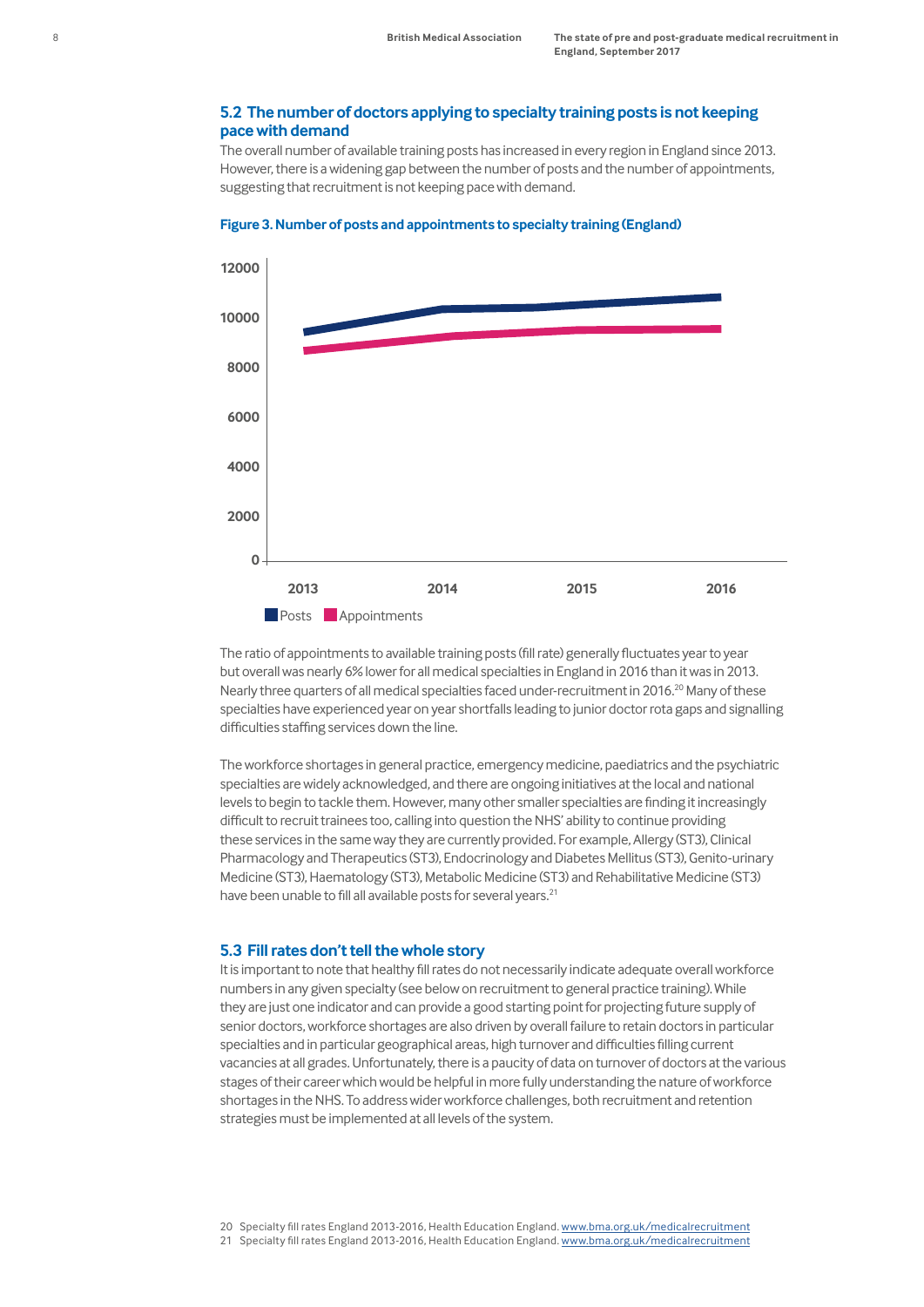# *Recruitment to general practice training*

The number of general practice training posts has grown from 2,761 in 2013 to 3,250 in 2016 – an increase of nearly 500. In 2016, just over 90% of these posts were filled – an increase of more than 160 appointments from the previous year.<sup>22</sup> While such increases should be viewed positively, they must be considered within the context of decreasing numbers of GPs working full time. With overall GP numbers stagnating, and record numbers nearing retirement<sup>23</sup>, it is difficult to see how the Government's pledge to increase the number of GPs by 5,000 by 2020 can be realistically achieved. It is therefore not surprising that the NHS is forced to recruit from overseas in order to meet its target.

### **5.4 Northern regions are experiencing the brunt of the recruitment crisis**

The north of England (North East, North West, Yorkshire and the Humber) experienced the lowest fill rates in the country indicating serious problems with recruitment in those regions. East of England and West Midlands have seen a steady decrease in fill rates since 2013 signalling a worsening problem with recruitment. Fill rates increase significantly in London and the southern regions.



# **Figure 4. Total fill rate (%) by region**

23 <https://www.bma.org.uk/news/2017/april/nearly-half-of-gps-plan-to-quit-finds-survey>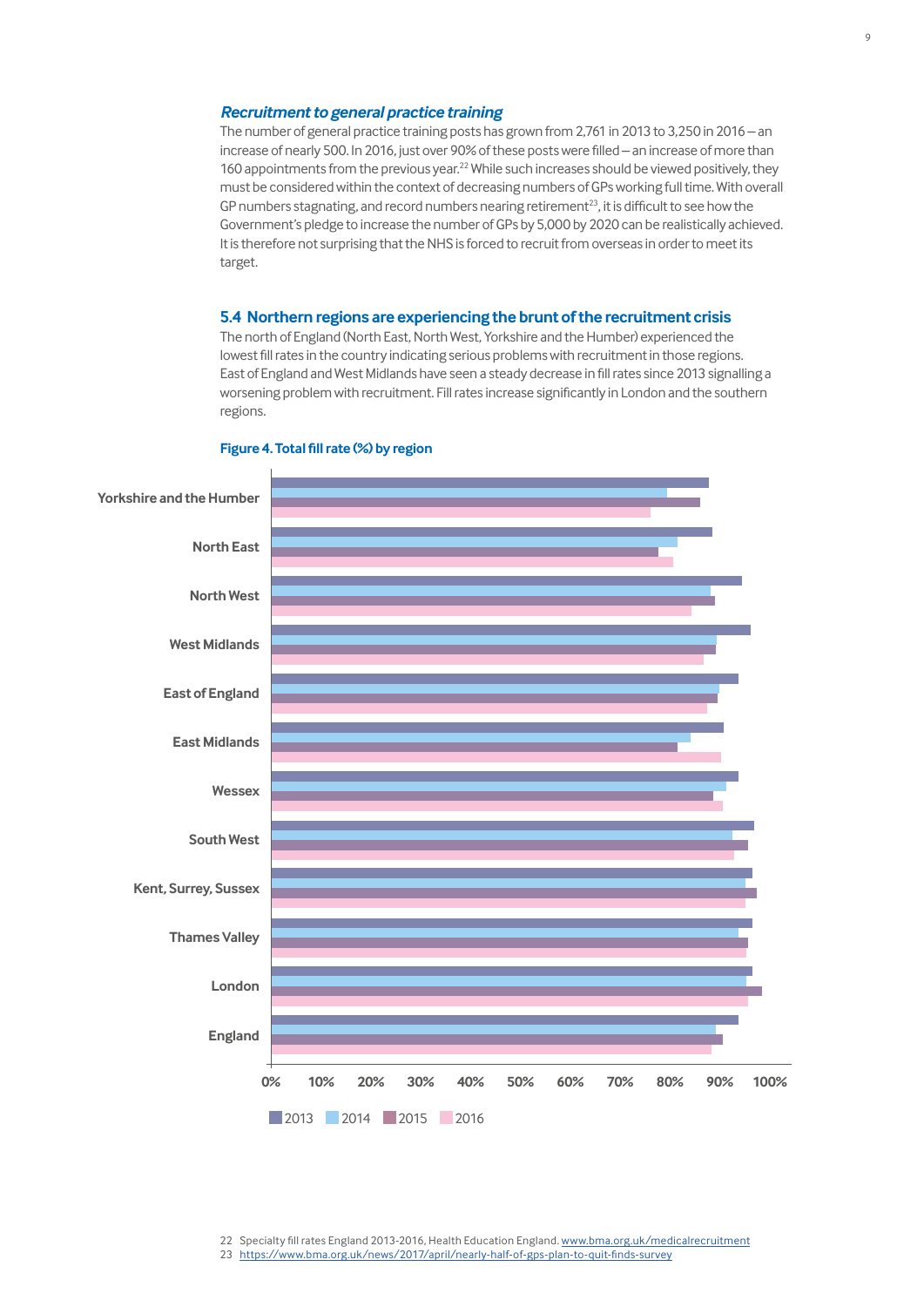# **5.5 There are steps that can be taken that may improve recruitment and retention in the short-medium term**

Robust recruitment initiatives and clear plans to help doctors stay working or return to working, particularly in shortage specialties, are essential. These plans must also support doctors to work safely and mitigate fatigue, stress and burnout, for example, by supporting guardians of safe working hours<sup>24</sup> and encouraging exception reporting.<sup>25</sup> While long-term fixes to address service pressures and increased investment in the medical workforce are needed to attract and keep the doctors we need to deliver safe and effective care, below are some other ways the system can make improvements that could aid recruitment and retention in the short-medium term.

### *Increase opportunities for flexible careers*

To make a real impact on recruitment and retention for trainees, as well as for more senior doctors, more must be done to enable flexile careers. Flexible working is becoming increasingly attractive to doctors wanting to diversify their work experience, including taking time out to study/ work overseas, as well as combining work and family life and opting for portfolio careers, including significant periods of locum work. For many younger doctors who will likely be working to 70 and beyond, flexible working offers practical, workforce retention benefits26. Flexible working includes not just part time working, but parental leave and carers leave, more flexibility around shift patterns, out of hours working and locum working.

Addressing these issues would make a practical difference to work life balance for doctors and could, importantly, increase the pool of doctors working in the NHS:

- **More affordable childcare that is flexible and available to cover out of hours work** The Academy of Medical Royal Colleges<sup>27</sup> has found that almost 70% of doctors surveyed reported no family support, indicating most are paying expensive private providers. This cost increases for out-of-hours childcare. The imposed 2016 junior doctor contract has compounded this problem, by decreasing the number of hours that now qualify for higher "unsociable hours" pay. Providing on-site quality, flexible childcare facilities could be one way that employers could support LTFT (less than full time) doctors in work, and potentially enable them to work longer/more shifts.
- **Shared parental and carers leave** While the right to shared parental leave exists in theory, in practice it still has very low take up. If the Government wants to change the culture to encourage more fathers to take parental leave, it must ensure that the occupational pay available for maternity leave is made available for shared parental leave in a way that will enable more fathers to utilize it in practice. Carers' leave would be an important recognition of people's caring responsibilities for older, frail and disabled relatives and allow many people to work longer.
- **More flexibility in part time medical roles** Currently the proportion of part time working permitted depends on the LETB (local education and training board), trust, speciality and grade, as well as restrictions set by the GMC (General Medical Council). LTFTs are often also restricted on the amount of out-of-hours work they can do. Many doctors would like a wider range of opportunities for part time working and if there were more flexibility some would be able to work more hours than they are currently contracted to. A pilot in Emergency Medicine, whereby all higher trainees were offered the opportunity to train LTFT at 50%, 60% or 80%, was launched in England this year. These trainees were not required to give a reason for wanting to train LTFT, unlike the current situation, where a well-founded reason must be given for approval.

<sup>24</sup> The guardian is responsible for overseeing compliance with the safeguards outlined in the 2016 terms and conditions of service for doctors and dentists in training. The role sits independently from the management structure, with a primary aim to represent and resolve issues related to working hours for the junior doctors employed by it. [Read more here.](https://www.bma.org.uk/advice/career/applying-for-a-job/guardian-of-safe-working-hours-role)

<sup>25</sup> Exception reporting allows trainees to quickly and easily flag up if their actual work has varied from their agreed work schedule. [Read more here](https://www.bma.org.uk/advice/employment/contracts/junior-doctor-contract-2016/exception-reporting).

<sup>26</sup> Review Body on Doctors and Dentists Remuneration 2017 report, [https://www.gov.uk/government/uploads/](https://www.gov.uk/government/uploads/system/uploads/attachment_data/file/602319/58665_DDRB_Book_Accessible.pdf) [system/uploads/attachment\\_data/file/602319/58665\\_DDRB\\_Book\\_Accessible.pdf](https://www.gov.uk/government/uploads/system/uploads/attachment_data/file/602319/58665_DDRB_Book_Accessible.pdf)

<sup>27</sup> "Maternity/Paternity Survey Results." Academy of Medical Royal Colleges, 2016. [http://www.aomrc.org.uk/](http://www.aomrc.org.uk/publications/reports-guidance/maternity-paternity-survey-results/) [publications/reports-guidance/maternity-paternity-survey-results/](http://www.aomrc.org.uk/publications/reports-guidance/maternity-paternity-survey-results/)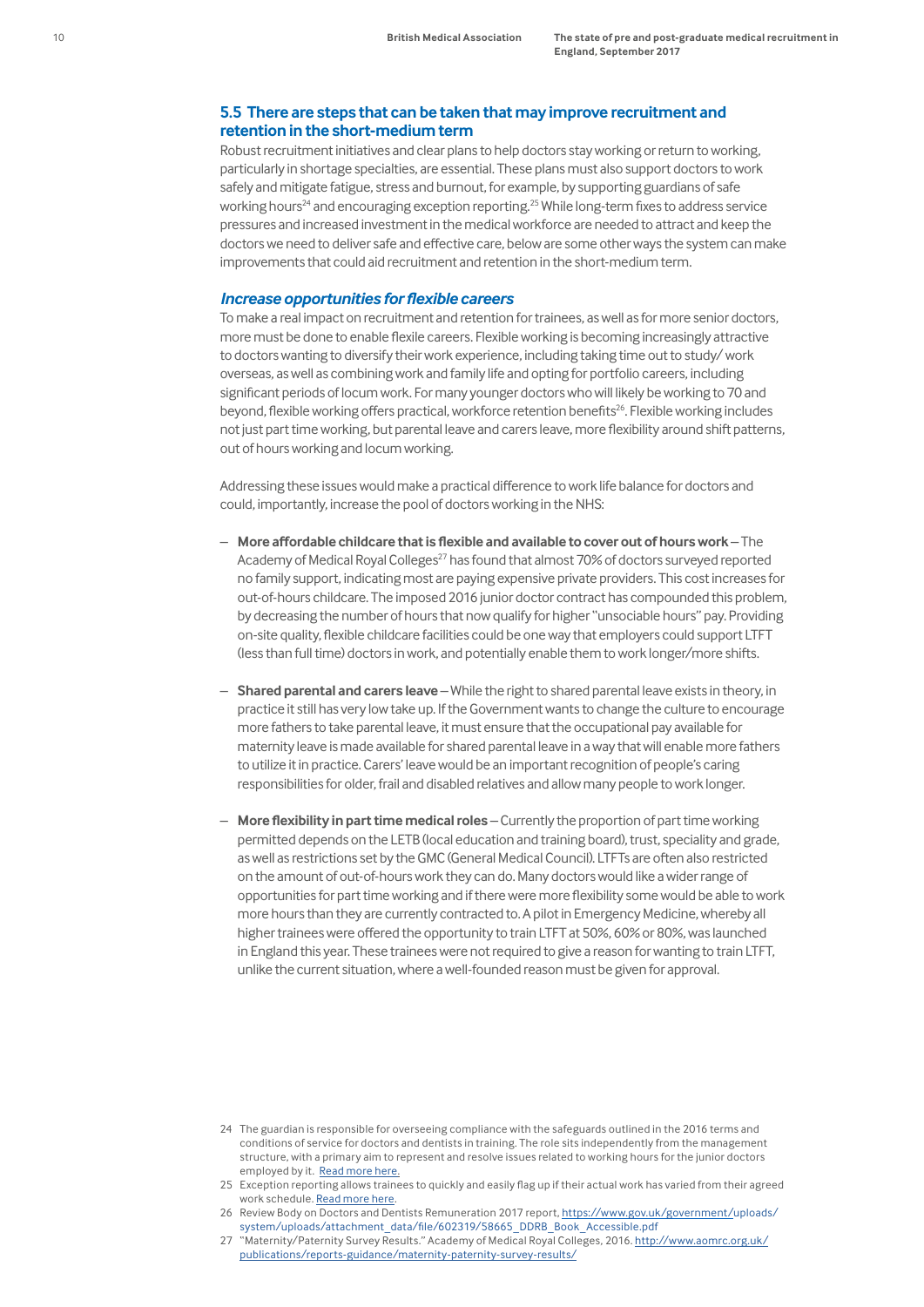- **Part time work should be a reality throughout medical careers** The evidence shows that despite many wanting to work part time, the vast majority<sup>28</sup> of consultant posts are only advertised as full time roles. As trainees advance in their careers, fewer opt to train LTFT; the numbers plateau at ST3 and then fall at more senior grades<sup>29</sup>. Similarly adopting a more flexible approach may well encourage many doctors to delay retirement. Encouraging part time working throughout medical careers will reduce the stigma of and discrimination against this working pattern.
- **Further extend opportunities for less than full time training and working into academic careers**, including by encouraging funders to support innovative job-sharing schemes.
- **Deferral of training posts**  Currently, according to the Gold Guide30, training can only be deferred for statutory reasons, or – recently for the first time – GP training in England. Giving trainees the option to defer their training posts would allow flexibility and could aid recruitment and retention.
- **Increased access to Out of Programme**  There are currently fairly stringent requirements that must be met in order to have approval for time out of a training programme, either for experience (OOPE), research (OOPR) or a career break (OOPC). Allowing trainees more capacity to take time out of programme, or to step on or step off, would allow trainees to explore outside interests, or to adapt their programme according to their personal needs. This would aid in the retention of doctors who might otherwise leave the training programme altogether.
- **Recognition of skills gained outside of training programmes** Currently, only training completed in a recognised training programme can count towards a Certificate of Completion of Training (CCT), which means that doctors with experience in other countries or in nontraining grade posts find that this experience is not included. Early assessment of a trainee's competencies, however, would mean that trainees' expertise can be recognised early, with potential for proceeding faster through training than they otherwise might have, in recognition of their pre-existing skills. This would also help to increase workforce numbers.
- **E-rostering**  Current arrangements for rostering shifts mean that LTFT trainees do not get advance notice of shifts and are not guaranteed the same shift patterns from week to week. They may therefore struggle to arrange shifts around fixed childcare and caring responsibilities, which e-rostering could potentially help to address. However, there are wider systemic issues that must also be considered to ensure trainees are able to access their rotas six weeks before starting a job as per the Code of Practice<sup>31</sup>.
- **Shift patterns**  Although many trainees work beyond the end of their shift the implications of finishing late for LTFT trainees with caring responsibilities can be extremely serious. No trainee should have to work beyond their rostered hours, and the culture whereby this is acceptable (to the point where some trainees are denigrated for leaving work on time) must change to enable a healthy work-life balance.

To learn more about flexible working and less than full time training, read the BMA's guidance [here.](https://www.bma.org.uk/advice/career/applying-for-training/flexible-training)

30 The [Gold Guide](https://www.copmed.org.uk/publications/the-gold-guide) is the reference guide for specialty training in the UK.

<sup>28</sup> Boney, Oliver. "Why male trainees should consider the flexible option." BMJ Careers, 20 Feb 2013. [http://careers.](http://careers.bmj.com/careers/advice/view-article.html?id=20010962#ref7) [bmj.com/careers/advice/view-article.html?id=20010962#ref7](http://careers.bmj.com/careers/advice/view-article.html?id=20010962#ref7)

<sup>29</sup> GMC NTS survey results, 2013 quoted in BMA less than full time training guidance, appendix 2 <https://www.bma.org.uk/advice/career/applying-for-training/flexible-training/what-is-ltft>

<sup>31</sup> The [Code of Practice](https://www.bma.org.uk/advice/employment/contracts/juniors-contracts/accepting-jobs/code-of-practice) lays out the agreed set of information that recruiting organisations and employers should provide to doctors in training at each stage of the recruitment process, the first post and subsequent rotations.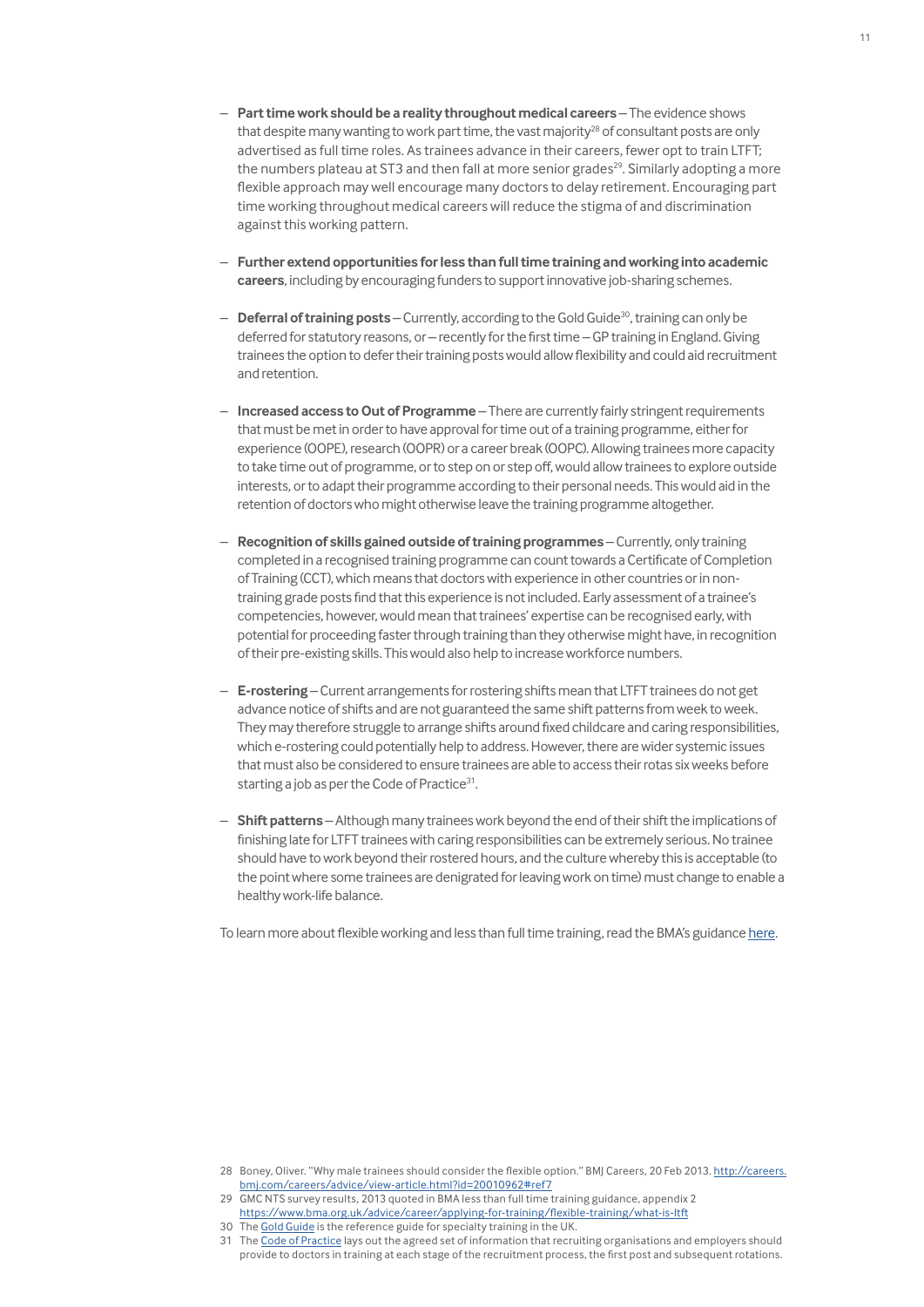### *Improve health and wellbeing services*

Improving doctors' health and wellbeing must also be prioritised. One way to do this would be to provide a fully functional and resourced occupational health service for all staff working in the NHS, to help them when they are under pressure or struggling to cope with the demands of the service. Current provision is inadequate in many areas. Alongside this, the BMA itself is exploring how awareness can be raised within the medical profession about the range of health and wellbeing services (including mental health services) currently available to doctors such as [BMA Counselling](https://www.bma.org.uk/advice/work-life-support/your-wellbeing/bma-counselling-and-doctor-advisor-service)  [and the Doctor Advisor Service](https://www.bma.org.uk/advice/work-life-support/your-wellbeing/bma-counselling-and-doctor-advisor-service) as well as trust or practice-based support services.

# *Tackle rota gaps*

Alongside measures to tackle the workforce crisis, innovative thinking around alleviating the negative impacts of rota gaps is also needed. Anecdotal evidence from junior doctors suggests that many trusts are underestimating the effects of rota gaps and the impact they have on retention. According to a recent BMA survey, two thirds of respondents reported that there are currently rota gaps in the department in which they work.32 Many trainees have reported being put under considerable pressure to accept extra shifts and cover additional wards as a result of rota gaps, leading to an increase in stress levels and contributing to feelings of burnout. The GMC found that "around one third of doctors in training, and a similar number of trainers, believe that rota gaps impact on training opportunities".<sup>33</sup> The BMA is currently working with [junior doctors](https://www.bma.org.uk/connecting-doctors/my_working_life/b/weblog/posts/bma-rota-gaps-focus-groups) to investigate the impact of rota gaps on their working lives and identify possible ways to mitigate the worst pressures.

### *Address geographic variation in medical recruitment*

As employers in shortage areas grapple with how to attract sufficient numbers of doctors to deliver a service, it is important to better understand how doctors choose their career paths, both in terms of specialty and location, in order to identify possible solutions. We are aware that many medical graduates tend to continue to train and work in the region of their medical school, particularly during their foundation years. However, certain parts of the country appear to be less attractive than others which could impair the NHS' ability to train doctors in these areas. To support recruitment efforts, investments need to be made to ensure that high-quality training placements are provided consistently across geographical areas.

### *Expand academic opportunities*

Doctors in academia tend to have long careers and many continue to research and teach into their sixties. The Medical Schools Council 2017 staffing report shows that 34.4% of clinical academics are over 54 years of age compared to 18.2% of NHS consultants<sup>34</sup>. In addition, many clinical academics conduct research and teach beyond retirement in emeritus positions. This would suggest that widening academic practice could act as a means of retaining doctors.

There is also some evidence that we are not fulfilling the career intentions of doctors who wish to undertake academic work as part of their career. A survey of medical graduates in 2014 demonstrated that 13.5% of male doctors and 7.3% of female doctors indicated that they intended to apply for a clinical academic training post and 6% of men and 2.2% of women specified that they wished to pursue a clinical academic career<sup>35</sup>. However, these figures are below the proportion of available academic jobs.

Where inclusion of an academic component of work has been tried to improve recruitment it has been successful. For example, in Wales there has been poor recruitment to core training posts in medicine, but where these posts have been changed into academic posts the competition ratio has increased to 5 applicants per post. Similarly posts in primary care in a rural area of North Wales have been successfully filled once research has been included as a key component of the post.

- 34 <https://www.medschools.ac.uk/media/2026/medical-clinical-academic-staffing-levels-2017.pdf>
- 35 <http://pmj.bmj.com/content/early/2014/08/18/postgradmedj-2014-132681>

<sup>32</sup> [https://www.bma.org.uk/collective-voice/policy-and-research/education-training-and-workforce/quarterly](https://www.bma.org.uk/collective-voice/policy-and-research/education-training-and-workforce/quarterly-survey/quarterly-survey-results/quarterly-survey-q2-2017)[survey/quarterly-survey-results/quarterly-survey-q2-2017](https://www.bma.org.uk/collective-voice/policy-and-research/education-training-and-workforce/quarterly-survey/quarterly-survey-results/quarterly-survey-q2-2017)

<sup>33</sup> http://www.gmc-uk.org/2017\_national\_training\_surveys\_summary\_report\_\_\_initial\_results\_on\_doctors [training\\_and\\_progression.pdf\\_71003116.pdf](http://www.gmc-uk.org/2017_national_training_surveys_summary_report___initial_results_on_doctors__training_and_progression.pdf_71003116.pdf)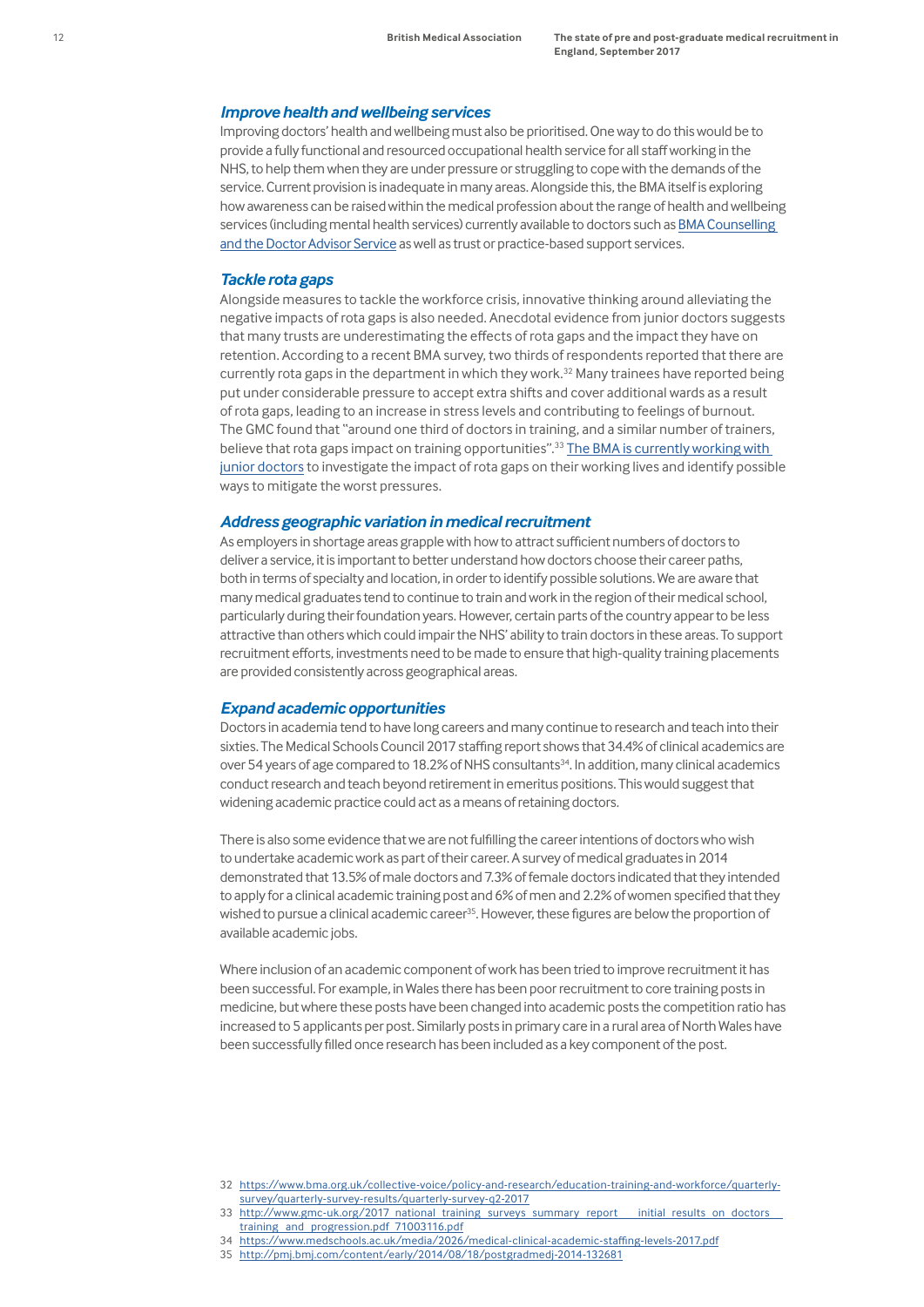# *Maintain the NHS' ability to recruit from overseas*

Of particular concern is whether citizens from the rest of the EU will continue to come to the UK to study, train and work in medicine in the years following the UK's exit from the European Union. More than 10,000 doctors are currently working in the NHS, representing nearly 7% of the UK medical workforce. Any drop in numbers will only further exacerbate recruitment challenges and it is clear that the NHS will continue to rely on overseas recruitment, whether from the EU or elsewhere.

The BMA has called for permanent residence for all EEA doctors (and their families) currently living and working in the UK. We are also urging the Government to allow sufficient stay for EEA medical students currently studying in the UK to allow them to complete their courses and continue to foundation and specialty training posts. Finally, we must ensure that any future immigration system and approach to mutual recognition of professional qualifications is flexible enough to allow for recruitment of overseas doctors where the NHS cannot fill posts with qualified UK nationals. This should include undertaking a review of the Shortage Occupation List, which does not currently include all high-risk medical specialties or creating bespoke arrangements for the healthcare sector.

### *Improve workforce planning*

Substantive workforce planning at a national level, supported by high quality data, is essential to ensure that the future healthcare workforce is sufficiently staffed and has the flexibility to be able to deliver care in different locations as required, without leaving parts of the health service inappropriately or under-staffed. Despite this, workforce planning has been devolved to HEE's regional structures, LWABs (Local Workforce Action Boards), to support STPs (Sustainability and Transformation Partnerships) although many are only in the early stages of collecting data and developing workforce strategies. This risks making future workforce planning even more difficult as STPs may not consider the impact of their local strategy on their neighbouring areas.

Workforce planning and recruitment are complex processes with multidimensional challenges. The NHS has chronically under-recruited to some specialties and geographical areas and more needs to be done to understand and plan for current and future workforce needs as well as take into account new ways of working. This paper has identified a variety of things that can be done in the short to medium term to help plug gaps in the workforce and retain doctors currently working in the NHS, but a long term strategy for a flexible and sustainable workforce that is valued and treated fairly is urgently needed.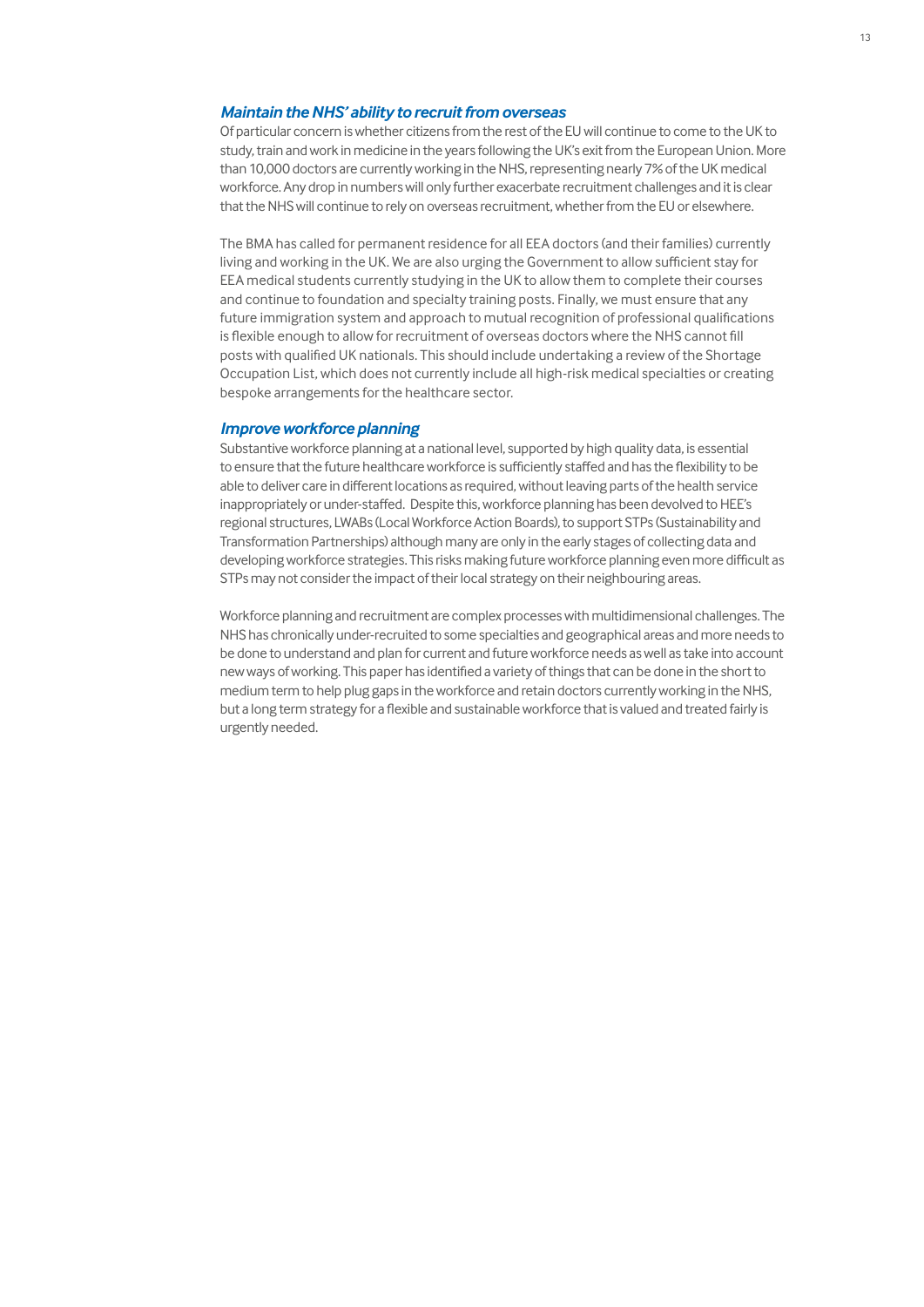# **Footnotes for tables 1-4**

- 1 UKFPO Annual Report 2013. [http://www.foundationprogramme.nhs.uk/news/story/ukfpo](http://www.foundationprogramme.nhs.uk/news/story/ukfpo-publishes-2013-fp-annual-report-and-f2-career-destination-report)[publishes-2013-fp-annual-report-and-f2-career-destination-report](http://www.foundationprogramme.nhs.uk/news/story/ukfpo-publishes-2013-fp-annual-report-and-f2-career-destination-report)
- 2 UKFPO Annual Report 2014 [http://www.foundationprogramme.nhs.uk/news/story/ukfpo](http://www.foundationprogramme.nhs.uk/news/story/ukfpo-publishes-fp-annual-report-2014)[publishes-fp-annual-report-2014](http://www.foundationprogramme.nhs.uk/news/story/ukfpo-publishes-fp-annual-report-2014)
- 3 UKFPO Annual Report 2015. [http://www.foundationprogramme.nhs.uk/pages/resource-bank/](http://www.foundationprogramme.nhs.uk/pages/resource-bank/general) [general](http://www.foundationprogramme.nhs.uk/pages/resource-bank/general)
- 4 UKFPO Annual Report 2016. [http://www.foundationprogramme.nhs.uk/pages/resource-bank/](http://www.foundationprogramme.nhs.uk/pages/resource-bank/general) [general](http://www.foundationprogramme.nhs.uk/pages/resource-bank/general)
- 5 UKFPO Annual Report 2013. [http://www.foundationprogramme.nhs.uk/news/story/ukfpo](http://www.foundationprogramme.nhs.uk/news/story/ukfpo-publishes-2013-fp-annual-report-and-f2-career-destination-report)[publishes-2013-fp-annual-report-and-f2-career-destination-report](http://www.foundationprogramme.nhs.uk/news/story/ukfpo-publishes-2013-fp-annual-report-and-f2-career-destination-report)
- 6 UKFPO Annual Report 2014. [http://www.foundationprogramme.nhs.uk/news/story/ukfpo](http://www.foundationprogramme.nhs.uk/news/story/ukfpo-publishes-fp-annual-report-2014)[publishes-fp-annual-report-2014](http://www.foundationprogramme.nhs.uk/news/story/ukfpo-publishes-fp-annual-report-2014)
- 7 UKFPO Annual Report 2015. [http://www.foundationprogramme.nhs.uk/pages/resource-bank/](http://www.foundationprogramme.nhs.uk/pages/resource-bank/general) [general](http://www.foundationprogramme.nhs.uk/pages/resource-bank/general)
- 8 UKFPO Annual Report 2016. [http://www.foundationprogramme.nhs.uk/pages/resource-bank/](http://www.foundationprogramme.nhs.uk/pages/resource-bank/general) [general](http://www.foundationprogramme.nhs.uk/pages/resource-bank/general)
- 9 http://careers.bmj.com/careers/advice/Applying\_to\_specialty\_training%3A\_considering the competition
- 10 [http://careers.bmj.com/careers/advice/Specialty\\_training\\_applications\\_for\\_2015%3A\\_](http://careers.bmj.com/careers/advice/Specialty_training_applications_for_2015%3A_competition_ratios_and_changes_to_the_process) competition ratios and changes to the process
- 11 [http://careers.bmj.com/careers/advice/Specialty\\_training\\_applications\\_for\\_entry\\_](http://careers.bmj.com/careers/advice/Specialty_training_applications_for_entry_in_2016%3A_competition_ratios_and_the_application_process) [in\\_2016%3A\\_competition\\_ratios\\_and\\_the\\_application\\_process](http://careers.bmj.com/careers/advice/Specialty_training_applications_for_entry_in_2016%3A_competition_ratios_and_the_application_process)
- 12 [https://specialtytraining.hee.nhs.uk/Portals/1/Competition%20Ratios%202016%20ST1\\_1.pdf](https://specialtytraining.hee.nhs.uk/Portals/1/Competition Ratios 2016 ST1_1.pdf)